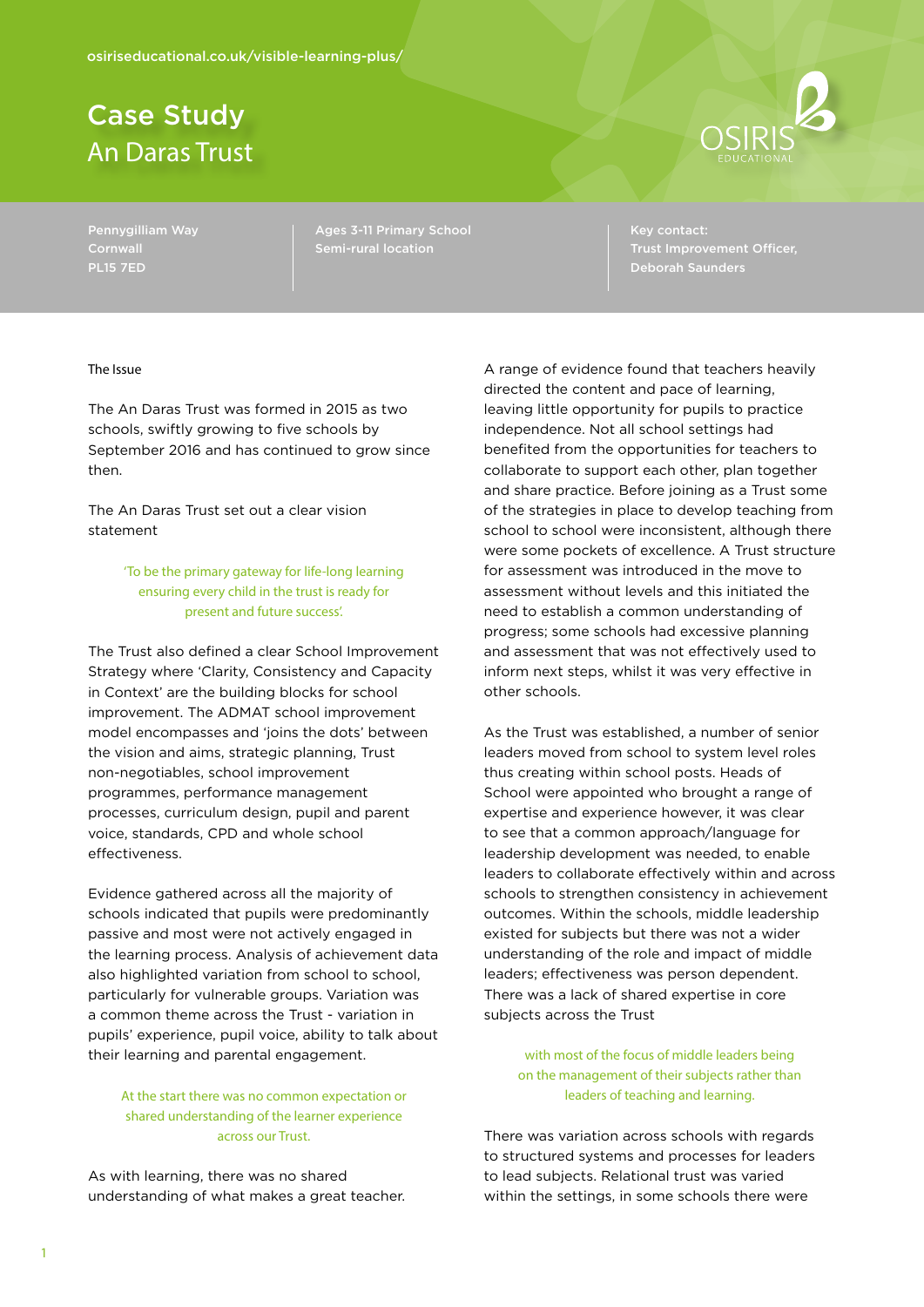few deliberate opportunities for teachers to collaborate with each other and leadership. However, the three town schools had already began to process of year group moderation and pupil trust events a few years before formally becoming a Trust.

The newly formed Trust leadership team established a clear vision and platform required to build communication and collaboration with a strong focus on strengthening outcomes for pupils across the Trust. There needed to be a vehicle to be able to align the systems, structures and approaches across the Trust,

# to build a Trust culture of cohesion and collaboration.

The Trust needed an approach that was long-term to ensure changes were firmly embedded and the Trust were keen to draw from current educational research.

Over the course of a year, discussions took place with the Visible Learning consultant to explore how Visible Learning could provide a common framework to implement the vision of the Trust. As a result of the variation of the schools,

# it was clear that a one-size fits all model was not the solution.

Each school had very different starting points and therefore an approach was needed that would account for this, but would also help to support the schools in responding to the challenges of the changing educational landscape. The Trust wanted a commonality but the opportunity for schools still to grow in their own way; each school to retain its unique identity within the shared understandings of the Trust.

# Analysis of the issue

The triangulated findings from in school monitoring and the Ofsted report from St Stephens prompted the review across the Trust schools where similarities were found. Following the School Capability Assessments, conducted in September 2016, evidence showed that the weakest strand was the 'Visible Learner', followed by 'Inspired and Passionate Teachers', 'Effective Feedback' and 'Know thy Impact'. Schools had a

wealth of information from data and assessment to inform them of their impact on pupils' outcomes. The outcome of the Initial School Capacity Assessments supported the internal findings from the schools and the Trust.

The evidence gathered informed the Trust that there were some key areas for change.

- The focus being on moving passive leaders to active and engage learners.
- To provide schools with an agreed shared professional development programme that would provide the Trust with a structure and format to use beyond the programme as well as providing a structure to support teachers with a shared understanding.
- A need to develop consistent approaches to teaching and learning and for all teachers to gain a shared responsibility across the Trust for their learners.

The evidence showed that

# 'aspiration' was the strongest component across all strands

although in the early stages of evidence collected this was predominantly from the Trust leadership team, who had a clear vision of the direction of the Trust and schools. However, strategic tools and shared understandings were less evident which is then reflected in the baseline for professional practices.

Across each component there was variation with all components being low.

# Development of the plan

The annual Trust Improvement plan ensured a strong focus on implementing the principles of Visible Learning across the schools. The Visible Learning priority was drawn from the individual evidence base in each school, triangulated with the Trust improvement team evidence. The plan sets out very clear KPIs which are used to monitor the effectiveness of the plan on a termly basis. Each individual school then used the Trust Improvement Plan to inform their academy improvement plans and more specifically, their Visible Learning Action Plans. This ensured that a common focus was maintained across the Trust.

Since January 2017 the Trust AIPs have ensured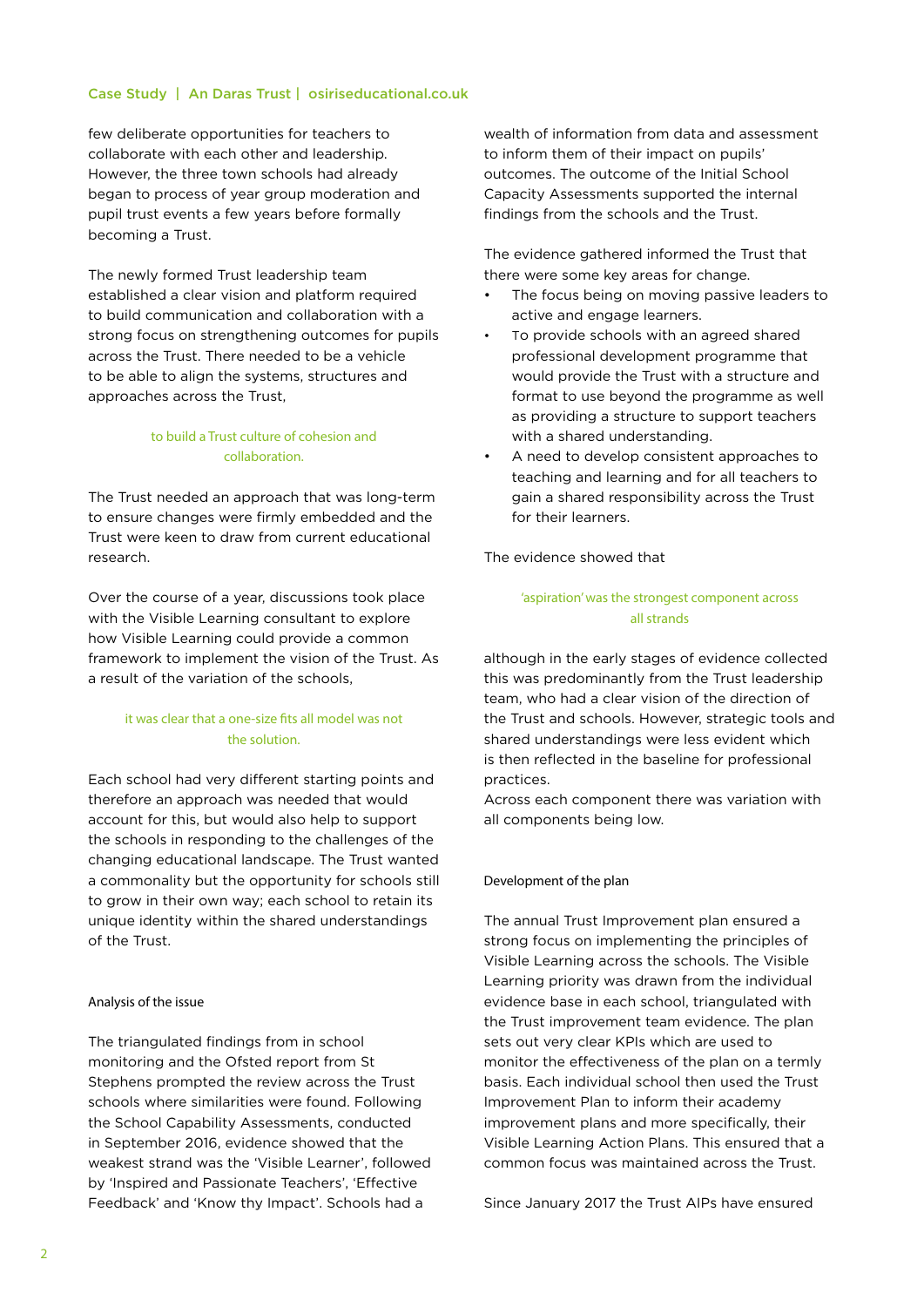that Visible Learning has become embedded into the Trust and school's practice. For example, in 2017/18 the Trust identified Visible Learning under a key priority area:

## to continue to improve attainment and progress outcomes for pupils at all Key Stages through effective Trust systems.

The Trust identified the need for schools to develop visible learning approaches into all Trust planning and learning opportunities.

The Trust Improvement Plan focused on the following actions or changes that were wished to be addressed:

- • Developing leadership at different levels across the Trust.
- Developing middle leadership through Visible Learning Impact Coaches - a platform for leadership development based upon research and evidence.
- Developing school leaders building the capacity of newly appointed leaders to drive improvements in outcomes using evidencebased, research-informed approaches.
- Developing clarity and consistency of language, pedagogy, planning and assessment through structured professional learning and development.
- Developing the impact, role and understanding of support staff at individual school level.
- To ensure that parents were kept fully informed and actively engaged with the Visible Learning journey to raise parental engagement – through forums such as: websites, newsletters, parent consultations, electronic communication.
- Enhance communication across the Trust due to geographical location barriers - through forums such as the Trust Gateway letter where Visible Learning successes/pictures of resources reported here; Twitter; Visible Learning display in each school and resources for reading being widely shared with staff.
- To develop Visible Learning approaches into all Trust planning, assessment and learning environment systems and learning opportunities

Implementation of the plan

professional learning accessed by heads prior to introduction in the schools. This enabled us to build capacity and shared understanding with a newly formed leadership level ensuring high levels of school readiness when we launched the programme.

The following key steps were taken:

#### At System Level:

- Trust improvement plan. This was created based on review of the previous years/ school's academy improvement plans and was communicated to each school leader. School leaders during the autumn use this to inform their own Academy Improvement Plan to launch in January for 12 months. This ensures consistency and continuity being schools and the Trust as well as triangulating professional development and resource needs.
- Within performance management there is a set targets for all school staff, at both leadership and teaching level that links to the Academy and Trust Improvement Plan to ensure delivery of key performance indicators
- Role of Trust Improvement Lead. As the Visible Learning Journey evolved, the Trust recognised the need to establish a Trust Improvement Lead, with a specific element of the role being the coordination of Visible Learning.

# The role encompassed auditing across leadership teams to ensure consistency and continuity in implementation.

- The Trust recognised throughout the Visible Learning journey that this has been a key role, to have a key strategic lead across all schools. The role as also included signposting schools to each other; running staff meetings where teachers report back on their own Impact Cycles; triangulation between leaders, professional development and Impact Coaches to gather evidence of impact. The improvement lead regularly summarised this information to communicate key messages across the trust and liaised with the Visible Learning consultant for assessment day and the Final Capability Assessment.
- The Trust Lead has been significant in then ensuring the readiness of Heads of School and a key communication link with Consultant.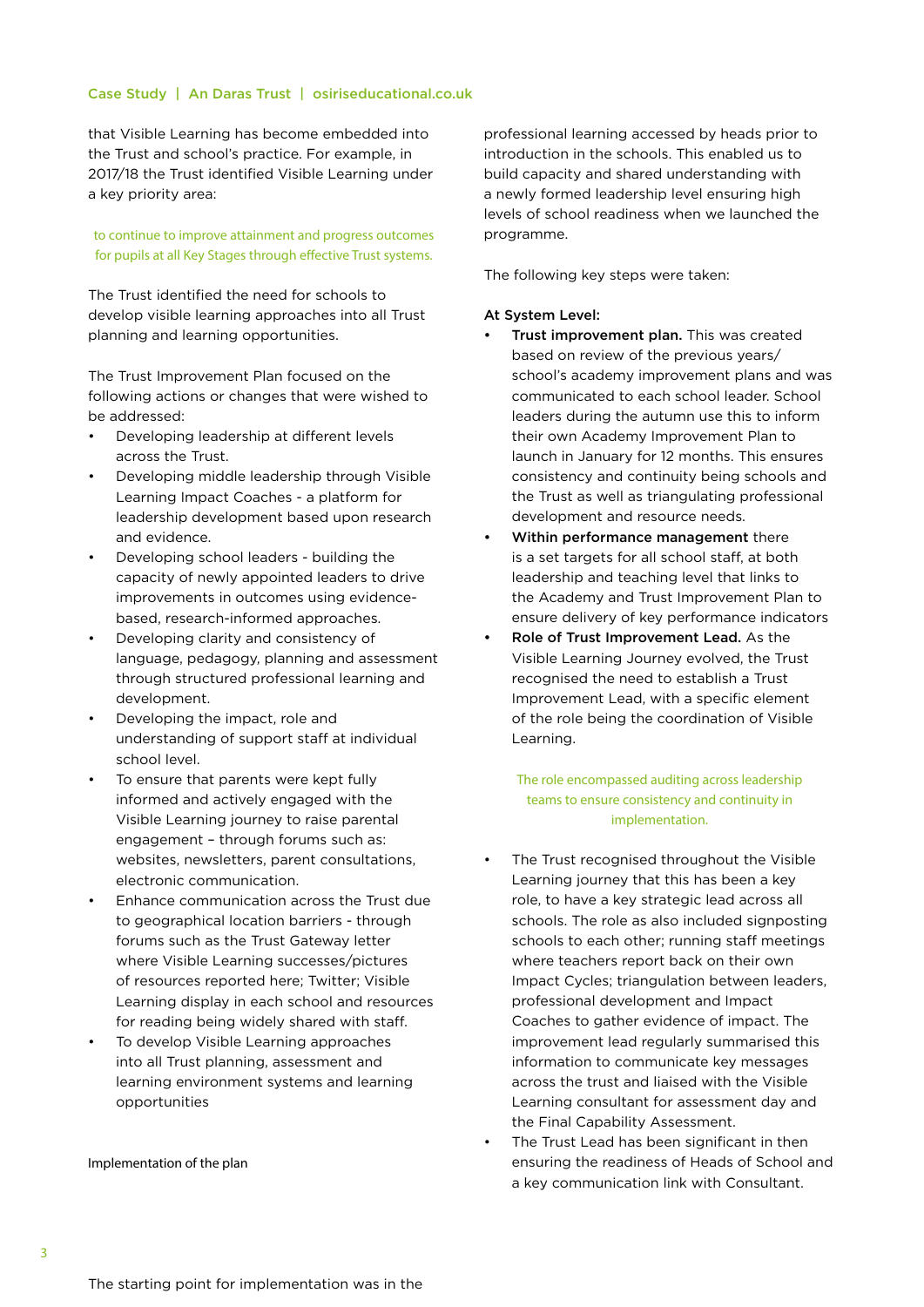- Trust prioritised the time and resources to facilitate implementation. This was achieved through a structured Trust Staff Meeting/ professional development timetable that provided a balance of Trust directed and school directed time. The Trust ensured that at least two INSETs a year was allocated to Visible Learning training and twilights were also used to deliver the Inside Series Workshops.
- • Collaboration at every level The Trust directed and facilitated opportunities within and across school.
- **Recruitment** the Trust also used the principles of VL to inform the process of recruitment at all levels of leadership and teaching.

#### At Middle/Senior Leadership Level:

- Impact Coach development Schools identified the development of Middle leader through the Visible Learning Coach Role. The coaches were active in the development of their own school action plans, building capacity of support staff and succession planning for new staff at all levels.
- Leadership and professional development - Visible Learning provide a research based platform to develop leadership across middle and senior leader level.
- Signposting- Visible Learning provided a platform for signposting of resources and good practice through electronic forms as well as designed visits to settings at all levels of leadership and staffing.
- Monitoring and evaluation- the Trust developed formats and systems for monitoring, establishing the 'Five Star Model' as a process for triangulation of evidence.

# At Teacher Level:

- **Shared Professional Development The** Visible Learning programme facilitated the Trust with a structure to bring all schools together for shared professional development and as well as in-school staff development. Schools had their own Visible Learning staff meeting time to deliver and implement aspects of their action plans and training. Heads were supported from the Trust to provide release time for teachers and staff to facilitate the implementation.
- Documentation- there was a consistency in approach to documentation that was

implemented throughout the VL journey. With vehicles and tools from the VL process used to support implementation. Documentation included examples such as: S Planning/ learning walls/non-negotiables

Moderation - these had taken place previously before the formation of the Trust. However, these began to evolve further with the number of schools joining. Systems and processes for moderation were reviewed to develop staff expertise. It also provided a platform for shared understandings for assessment and evidence. The implementation of moderation also provided staff with the opportunity to visit other settings as part of professional development. The moderation opportunities also reinforce the Trust expectations and shared understanding about assessment and progress.

#### Was your plan successful and what was the impact?

The Visible Learning Plan was successful because there is evidence in:

- Achievement gains and pupil outcomes
- Development in Professional Practice
- **Learning Environments**
- Middle Leadership through the role of Impact Coaches
- Clarity and consistency across the Trust settings
- Visible Learning has helped to enhance work on other approaches across the Trust such as Maths Mastery

Visible Learning was provided a platform for Collaboration at every level with a shift from being directed from the Trust to now proactively being pursued by leaders at all levels. It has provided a cultural change model that develops impact over time. It has shown evidence of early achievement growth with a view to long term impact.

The Visible Learning process has also supported the Trust development with further Standardised Operating Procedures under the School Improvement Framework such as:

#### Context, clarity, consistency, capacity

- **SOPs** planning, assessment, pedagogy
- **SOPs** monitoring, leadership, reporting